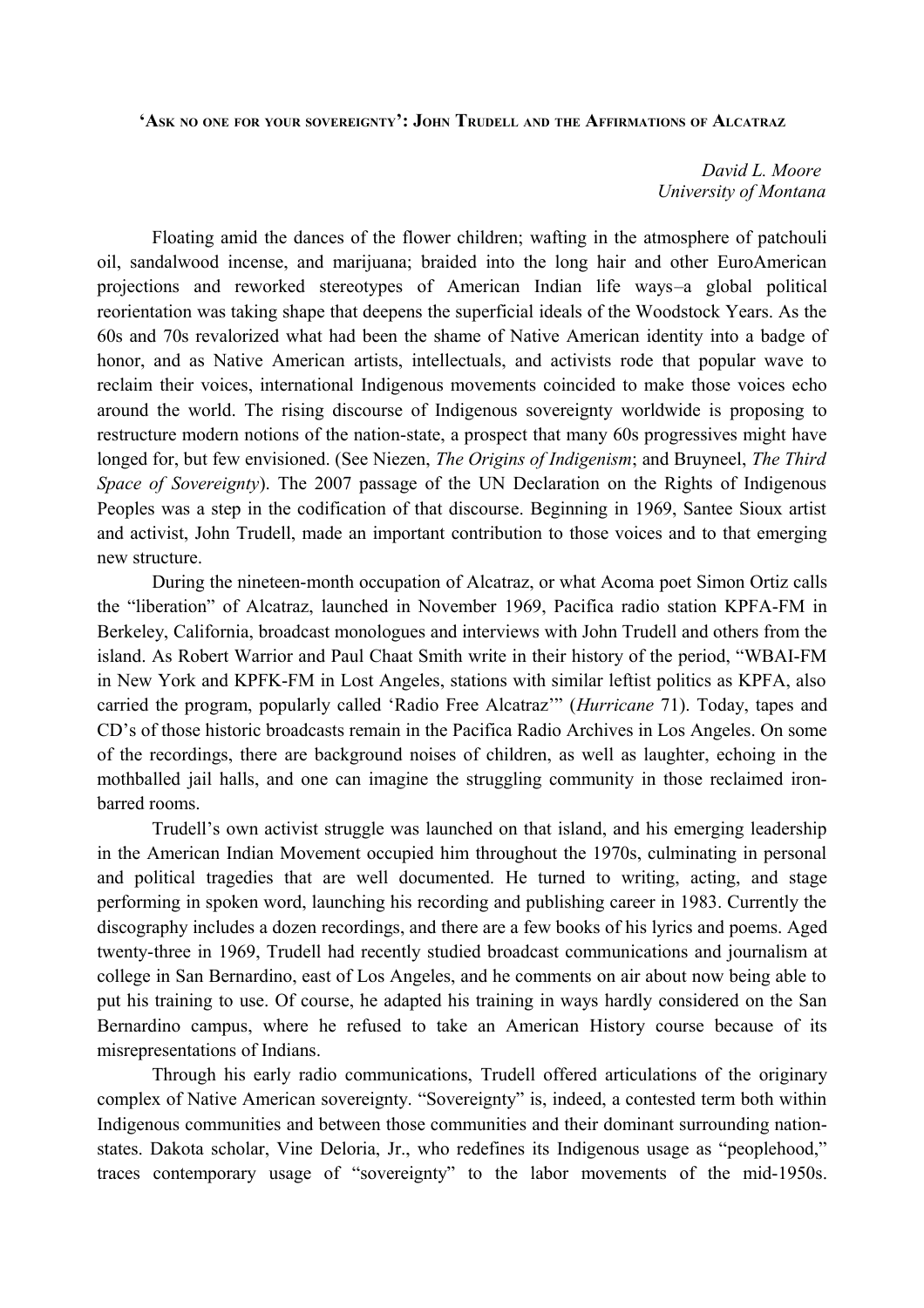Haudenausaunee scholar Taiaiake Alfred strongly registers his skepticism about the applicability of the term to modern Indigenous politics and values, due to its monarchical baggage in European discourse. Choctaw scholar Michael D. Wilson prefers the word "freedom" for many reasons, akin to Alfred's.<sup>[1](#page-1-0)</sup> Accounting for these objections, as well as its broad, even popular, usage in Indian Country, I am using "sovereignty" here descriptively, not only to quote Trudell, "Ask no one for your sovereignty" (*Stickman* unpaged), but also to register its currency in federal policies of "government-to-government relations" with recognized tribes. Fitting Trudell's rhetorical posture as provocateur, a "strategic sovereignty" at work in American Indian politics invokes the dominating discourse to resist that very domination.

Trudell voiced political and spiritual principles, often repacked into the word "sovereignty," that he and other Indian artists and activists have since developed during the cultural, literary, and political resurgence in the ensuing generation. He was helping to shape the discourse that would become a global Indigenous strategy, "international redress,"<sup>[2](#page-1-1)</sup> of eluding nation-state domination by lobbying at international organizations such as the United Nations.<sup>[3](#page-1-2)</sup> For all the turmoil, tragedy, internecine politics, and political pressures surrounding Trudell, his shared vision of tribal sovereignty from those early days remains part of an important revisioning of American history, of Native arts and politics, and of an emerging global Indigenous movement. Forecasting legal critical theory, literary affirmations, political negotiations, and specific court decisions of "aboriginal land rights" in the ensuing decades, Trudell and his compadres on Alcatraz articulated varying perspectives toward generational change in Indian Country, in the American mainstream, and in the Indigenous movement worldwide. In his 1994 publication, *Stickman*, Trudell transcends the nation-state in his imperative "ask no one for your sovereignty," a crystallization of the message at Alcatraz.

Let's look at shapes of tribal sovereignty as they have been expressed by other Native artists and social commentators. Tribal sovereignty as a legal, political, cultural, and spiritual phenomenon is fundamental to Native literary and legal expression not only in the late twentieth and early twenty-first centuries, but across the centuries of colonialism and before. Whether or not the principle of sovereignty is explicitly addressed in Indigenous discourse, it shapes both context and text by its presence or its absence.

Native American discourses of sovereignty are intimately interwoven with "peoplehood," with community, and indeed with identity. In Métis-Salish writer and scholar, D'Arcy McNickle's 1978 novel, *Wind from an Enemy Sky*, set in the 1930s, the old man Bull muses on his grandson's primary needs: "A boy had to have a good feeling about himself and about his people, or the fire would go out of his life"(239). The brief phrase speaks to the complexity of reciprocal relations that is tribal sovereignty, "the fire" in the life of an Indian boy. Louis Owens wrote of the link between community and identity, describing Native writers working at the "rearticulation of an identity, a process dependent upon a rediscovered sense of place as well as community." In dialogue with Paula Gunn Allen, Leslie Silko, Geary Hobson, and Jack D. Forbes, James Ruppert, similarly, speaks of a "greater self in the communal" as an indigenous value that bridges the conceptual divide between individual and group (28). "This path to identity

<span id="page-1-0"></span><sup>&</sup>lt;sup>1</sup> See Vine Deloria Jr, *God is Red: A Native View of Religion* (1972; Golden, Colorado: Fulcrum Publishing, 1992); Taiaiake Alfred, *Peace, Power and Righteousness: An Indigenous Manifesto* (Toronto: OUP, 1999); Michael D. Wilson, *Writing Home: Indigenous Narratives of Resistance* (Lansing: Michigan State UP, 2008)*.*

<span id="page-1-1"></span><sup>&</sup>lt;sup>2</sup> See Ronald Niezen, *The Origins of Indigenism: Human Rights and the Politics of Identity (Berkeley: California UP,* 2003).

<span id="page-1-2"></span><sup>3</sup> See, for instance, work of the International Indian Treaty Council, established in 1974. <http://www.treatycouncil.org/home.htm>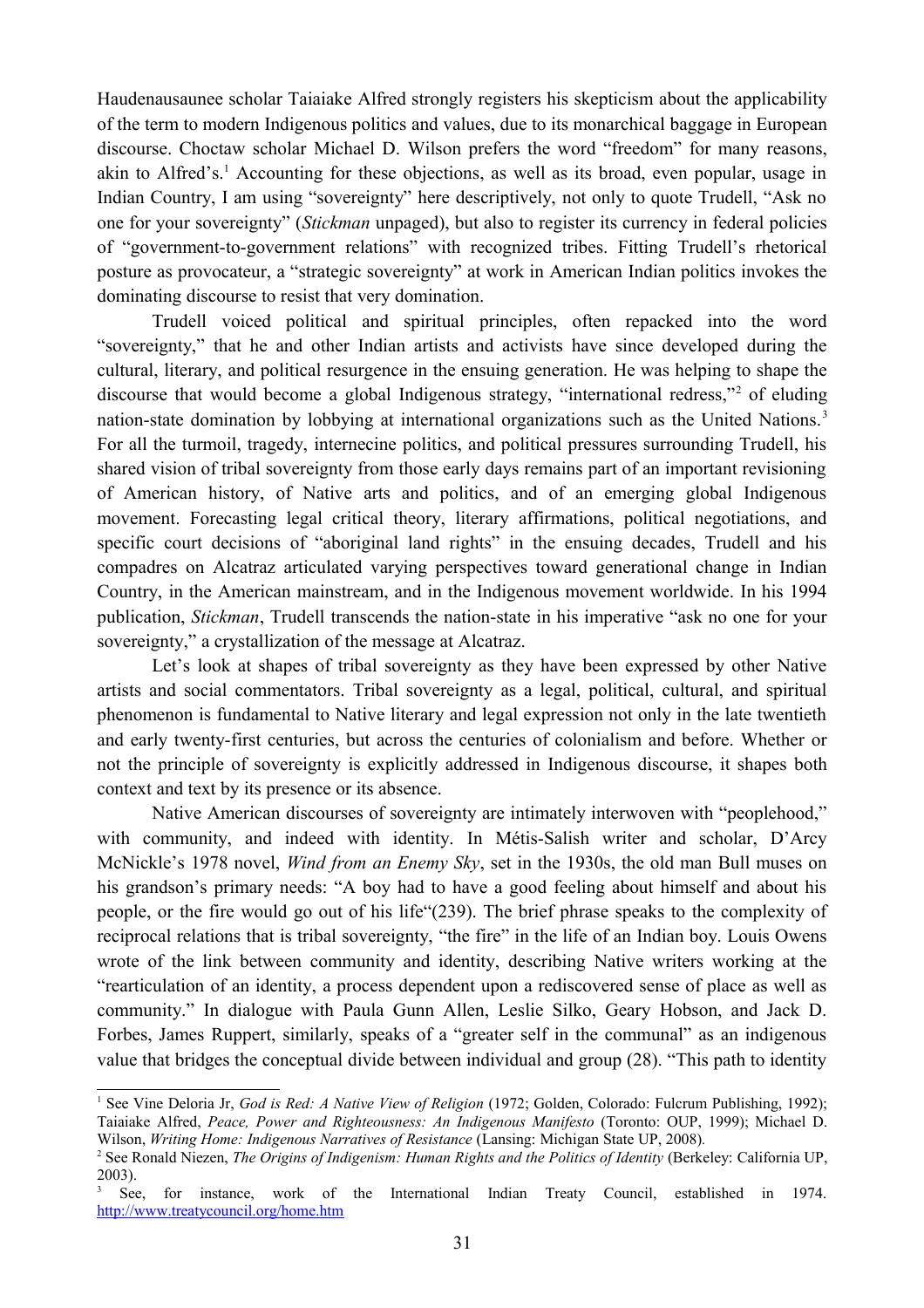is an active one where the individual works with others to define a place and existence for himself or herself" (28), Ruppert writes. That place itself is active as well, participating in the story of communal existence. The link between place and the communal individual is woven always with the history of that geographical place as a cultural space, and in Indian country that history is woven into the cycles of sovereignty. This process of rebuilding grounded, communal identity in Native literature, therefore, leads us back to discussion of the underlying term, sovereignty, for which one working definition might be Bull's phrase for the coming generation: "a good feeling about himself and about his people."

I use sovereignty in two contexts: its current political and legal meaning as a force for sustaining Indian community on the local level of nationhood, and its literary deployment in Native texts as "the fire […] of his life," the will of the people. We thus may trace the threads between legal discourse of "inherent powers" and literary discourse of "stories in the blood."<sup>[4](#page-2-0)</sup> Where courts and Congress debate aboriginal land rights and inherent powers of self-government, Native authors and citizens affirm parallel stories in the blood of communal selfhood. A fuller pattern of sovereignty emerges across this weaving of the social and the spiritual.

Beneath a pragmatic and often sufficient definition of Indigenous sovereignty as "selfgovernment," the term carries diverse usages, but generally conveys a value of the people first. For all its legal history, it becomes in Native literary usage a feeling, a spirit, a quality–of good humor, open-heartedness, and generosity combined with courage to sacrifice for the community. Sovereignty as a term carries this connection to community, ancestry, spirit, and land. As Vine Deloria, Jr. explains, "This conception of land as holding the bodies of the tribe in a basic sense pervaded tribal religions across the country. It testified in a stronger sense to the underlying unity of the Indian conception of the universe as a system in which everything had its part" (Deloria, *Red* 173). That system view makes claim on "the bodies of the tribe," calling individual identities to sacrifice for the "the underlying unity."

Trudell and his co-revolutionaries indeed lay claim not only to Alcatraz, but to America as "Indian Territory," thus enlisting the preponderant urban Indian population in the claim for sovereignty. In reservation cultures, the dancers in a ceremonial lodge today are willing to sacrifice their pain because of that connection and that conception of an interconnected universe. That is who they are. Simply residing, or repositioning themselves, in the reclaimed center, they stand outside of and so elude the dialectic of dominant history. Young Native lawyers, men and women, who return to their communities to develop tribal justice systems are equally willing to sacrifice their corporate careers. It is "stories in the blood." It thus forms a logic of sacrifice for the people in their place on the land, a logic that means Native individuals often give everything so that their families and communities may struggle to maintain "a good feeling" about themselves and about their people. When McNickle's Bull tries to protect that "good feeling" for his grandson, he is striving to affirm generational connections between the people and a physical and conceptual space peopled with ancestors. Their generations of sacrifices make sovereignty sacred. Reading for sovereignty as the basis for Native community maps a dialogic field among all of these dynamics.

The cultural impacts of Trudell, the Alcatraz occupation, and the American Indian Movement merge with the impacts of seemingly less radical and now canonized publications that flooded across America after the Pulitzer Prize-winning event of N. Scott Momaday's *House*

<span id="page-2-0"></span><sup>4</sup> See Gerald Vizenor's use of this phrase, for instance, in his *Heirs of Columbus* ([Middletown: Wesleyan UP, 1991] 29; 39); and see Arnold Krupat's discussion of Vizenor's usage in his *The Turn to the Native: Studies in Criticism and Culture* ([Winnipeg: Bison Books, 1998] 64).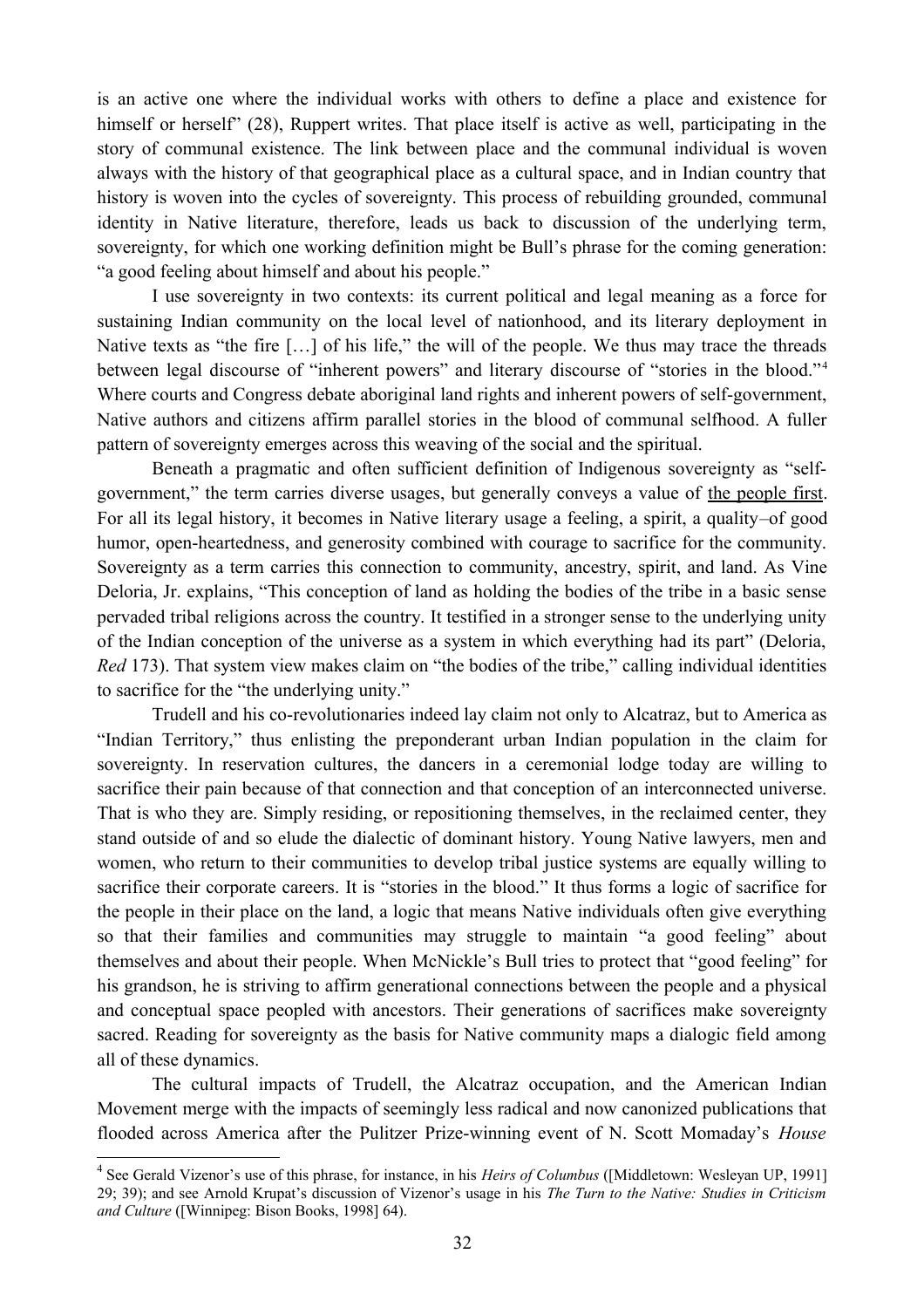*Made of Dawn*, also in 1969. To map the upwelling of Native expression that characterized the latter decades of the twentieth century, we need to chart the political currents as they flow into and out of the artistic ones. Indeed, Trudell explicitly bridges the poetic and the political, just as indigenous aesthetics have always remained deeply woven with community concerns.<sup>[5](#page-3-0)</sup> A larger study would explore the larger coincidence of aesthetic and ethical changes of that period, marked especially by the 1975 Indian Self-Determination and Educational Assistance Act, by other legislation and court decisions, as well as by the outpouring of Native literary expression toward the turn of the twenty-first century.

In this much more limited paper let's now trace the discourse of tribal sovereignty in Trudell's radio recordings over the span of his less than two years at Alcatraz. Fuller material histories have been written by others. Here, through the lens of this brief review of the complexity embedded in current discourse of tribal sovereignty, we can note his phrasings of those fundamental concepts of Indian nationhood, peoplehood, sovereignty. Trudell as a spokesman invoked explicit treaty rights against history and federal policy, asserting selfgovernment, and reclaiming cultural purpose in ways that undercut ideological foundations of the dominant nation-state. Further, he articulated some beginning intellectual and ideological space for pluralism in the body politic. Alcatraz in San Francisco Bay became an island of difference in the homogenized community of America.

He articulated a vision of Native American and Indigenous "freedom" in his role as Communications Director for the Alcatraz Council. His broadcasts on Radio Free Alcatraz began December 22, 1969, and continued for more than a year. Trudell was among other powerful voices who led the community at Alcatraz, who took the microphone, and who reflected the continent-wide, pan-Indian spread of the activists as "Indians of All Tribes." In the excitement of national and international media attention, he describes his cohort as "warriors" and celebrates this public relations bonanza as the first time Indians have been "in the national eye." Among those on these recordings with Trudell are Earl Livermore (Blackfeet from Montana), LaNada Means (Bannock-Shoshone of Idaho), Stella Leach (Colville & Sioux of Washington and the Dakotas), Richard Oakes (Mohawk of New York), Gabriel Sharp (Mojave of Southern California), and Raymond Spang (Northern Cheyenne of Montana). Indeed it is a group representing Indian communities on a national scale, and they had support from Canadian Indigenous communities. Many of these figures would go on to create social reform in Indian communities.

In the broadcast venue, Trudell and other speakers sketched a number of reformist goals for long-term habitation and development of Alcatraz Island as an "American Indian Spiritual Center," a Native American University, a museum, and a health center. Initially they mentioned plans to "develop a tape service" of interviews conducted on Alcatraz, and they would send those tapes to the reservations. They saw this as the spearhead of a "renewal of cultural awareness" that affirmed "beauty in the old stories."

Trudell's adamant activism indeed moved beyond reportage, as he critiqued American history and ideology. He invoked the writings of Vine Deloria, Jr., prominent Dakota author and intellectual, describing white civilization as focused on "knowledge" in contrast to Indian civilization concentrated on "wisdom." In his expressions, I find an elusive dance of the dialectic in his conception of sovereignty, where it takes different forms and different tones depending on

<span id="page-3-0"></span><sup>5</sup> Jace Weaver, in *That the People Might Live: Native American Literature and Community* (Oxford: OUP, 1997), even coins the term "communitism" to register the central ethos of American Indian literary efforts. See the introduction.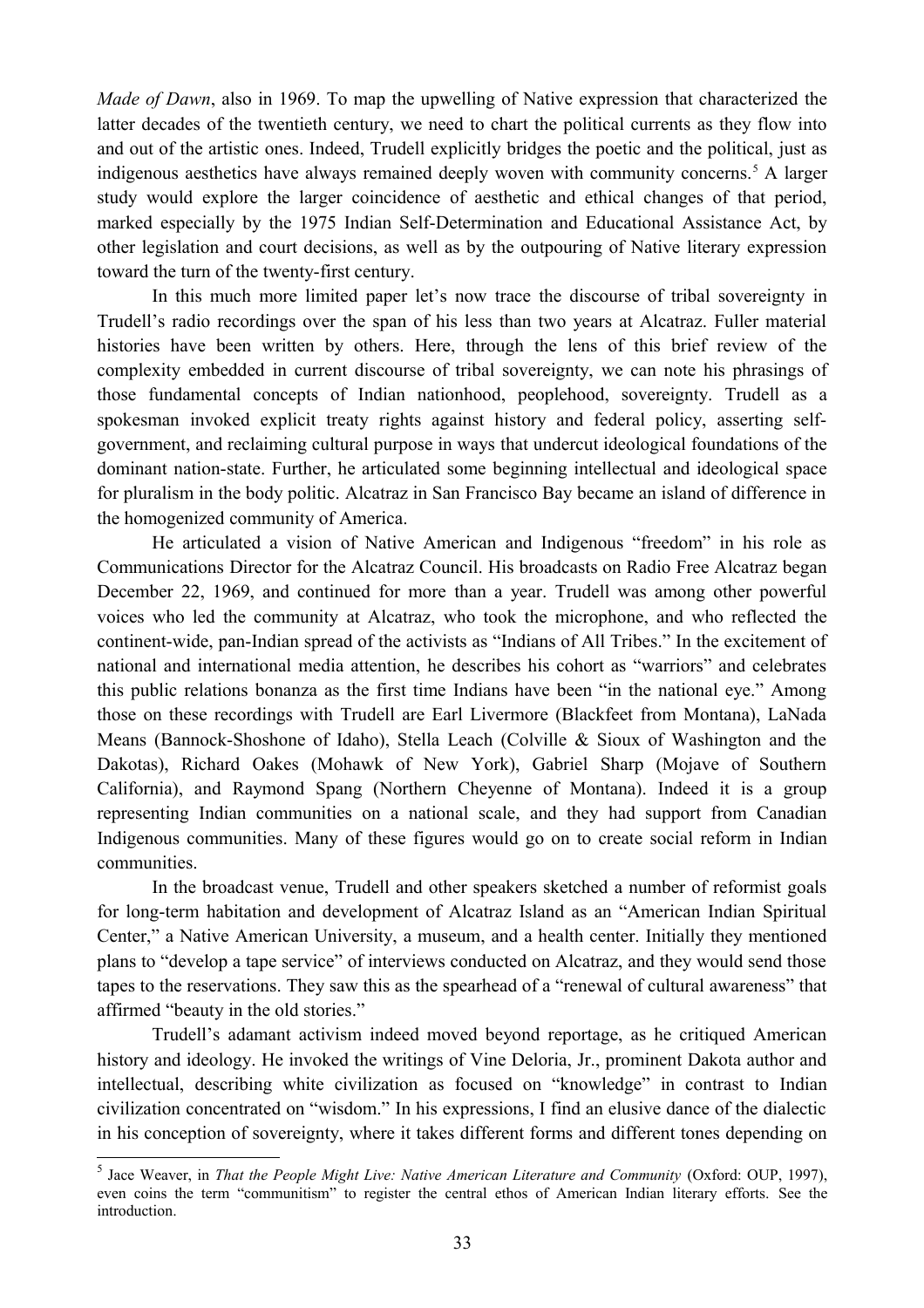whether it looks outward or inward. Trudell's retrospective 1993 proclamation, "Ask no one for your sovereignty," both resists external pressures and affirms internal visions. Thus he plays within and against a colonial dialectic while claiming an autonomous center for Indian lives. There is a circular or perhaps more accurately spiral movement in the name of sovereignty back into the reclaimed center. Alcatraz itself was a dramatic version of that dance.

The main "landing" and occupation of Alcatraz took place on November 20, 1969, two days before the initial broadcasts of Radio Free Alcatraz, and after some less publicized "scouting expeditions" (Hurricane 17). Activists and their families moved in, settled in the empty prison buildings, and proclaimed the island as Indian Territory by legal right as surplus federal land, referring to the 1868 Treaty of Fort Laramie. By December, Trudell was "Communications Director" for the Alcatraz Council. He grounded the historical and legal dimensions of the moment in the clearest terms. Over one of the earliest broadcasts, in the utopian glow of that early occupation, Trudell said, "It's our rock," thereby simplifying legal allusions to Native treaty rights to surplus federal lands. He called it, "A stepping stone to a better future." Foreshadowing Warrior and Smith's analysis of the "symbolic value" of the occupation, he proclaimed that "Alcatraz is a movement, a chance to unite the American Indian people." Of the dialectical game with the media and with history, Warrior and Smith have written, "As always, what Alcatraz offered most was its symbolic value" (Warrior and Smith 97). Trudell was so acutely aware of that resonant value that it became both the reason for holding on to that rock and the rhetorical purpose for his broadcasts.

During that same early broadcast, Trudell told his mostly white radio audience that, "[The whites] took everything we had except our pride in being Indian. [...] We were never defeated." Here he not only invokes in "pride" the "good feeling" that McNickle draws upon, but he shocks the dominant narrative of manifest destiny and the vanishing Indian by a direct reversal of the frontier myth in the national imaginary. Forty years later it may sound almost cliché, but "We were never defeated" remains news to most school children in American history classes. It is a shot directly across the bow of the colonial ship. He further addresses the history of the federal government working against Indians. Depicting the U. S. government and its Bureau of Indian affairs as a force in dominating opposition to Indians, he asserts directly, "we're going to try to stop all that, we're going to change it."

Yet dodging the exposure of direct attacks, Trudell then moves back into his cultural center, eluding any dialectical rejoinder. Describing a "renewal of cultural awareness," Trudell affirms that there is "a lot of beauty in the old stories," and he invokes an early Vine Deloria, Jr. formula, equating Indian culture to a civilization of wisdom and white culture to a civilization of knowledge ("Trudell Direct from Alcatraz" Archive Number BB2308). Such statements range across the full spectrum of sovereignty as an internal strength, with "a lot of beauty in the old stories," and of sovereignty as a power against external pressures, "We were never defeated."

A different facet of sovereignty emerges in two other recordings of those early days, both aimed by Trudell more directly yet at his white audiences. In a broadcast of 23 December 1969, "Alcatraz Panel with Indians from Various Tribes" (Archive Number BB2309), Trudell, along with Stella Leach (Sioux); Gabriel Sharp (Mojave); and Raymond Spang (Cheyenne), speak of their dreams for development of Alcatraz as "Indian Territory." In discussing their plans for a "Native American University," an American Indian Spiritual Center, and a museum, the pragmatic need for governmental, taxpayers' money to fund such projects leads Trudell into a more interactive discursive posture. Reflecting the outward-looking aspect of sovereignty, he applauds the fact that Alcatraz means the first time Indians are "in the national eye." Further, in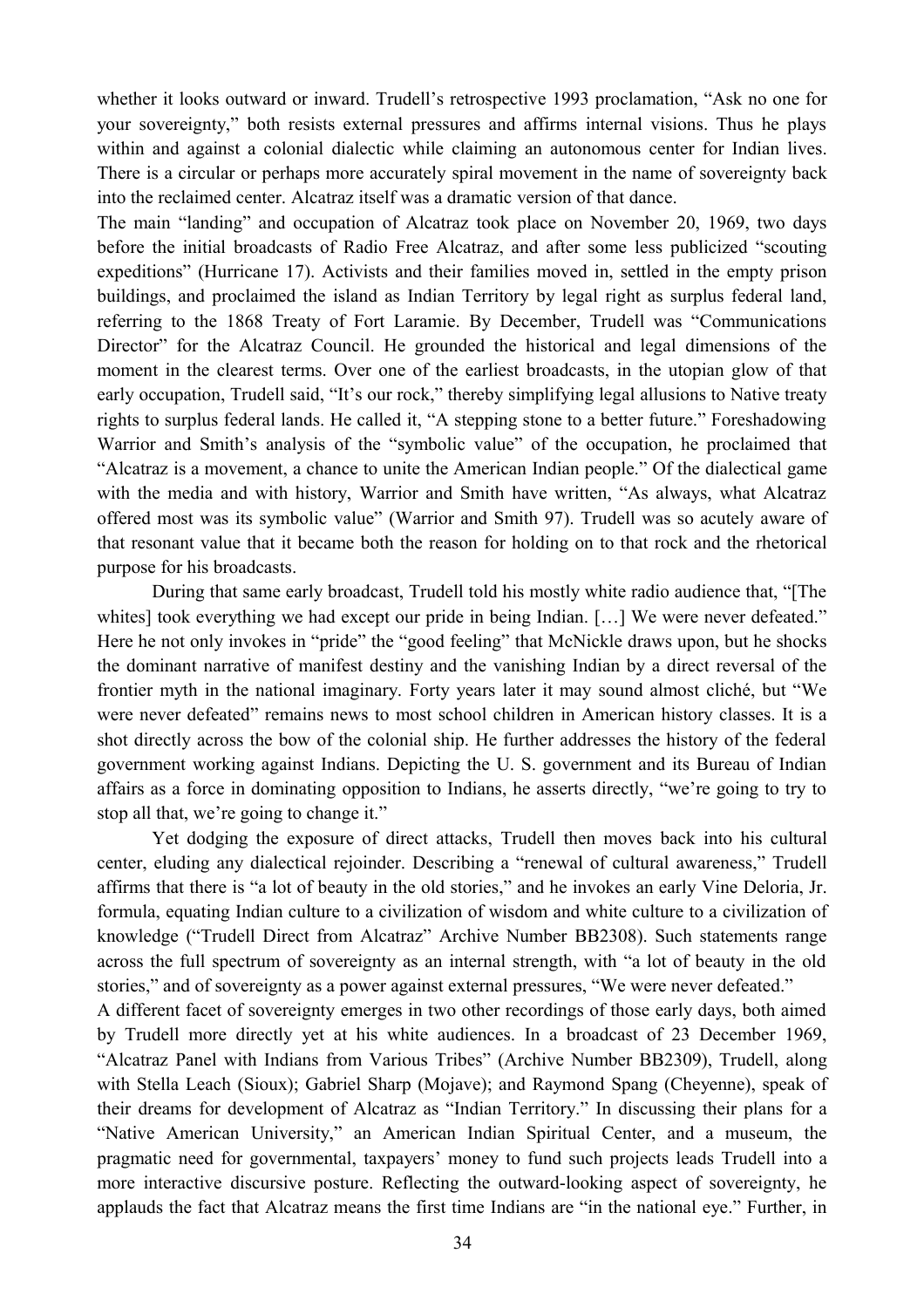telephone dialogue with the supportive Congressman George Brown, Democrat from Los Angeles, interviewed also by Earl Livermore, Trudell states, "We realize that the American people's support is very important for what we're doing, and we're grateful for it" ("Alcatraz Occupation Discussion. George Brown." Archive Number BB2310). Trudell is enlisting popular sentiment by playing up the distinction between the federal government and the general population. Forecasting later discourse of "sovereignty without secession" (Maaka & Fleras 92), he explains that they were not advocating for the overthrow of the U.S. government, just struggling to take care of themselves on their own terms on their own land.

The political rhetoric is peppered, as so often happens in Native American expression, with complex humor. Although gratefully aware of the dialectical dependence on government and the American people's support, the panel can't hold back their tease of white do-gooders. Trudell sets up a joke by pointing out ironically that many Americans want to help Indians, but they go about it in the wrong way. Instead of the political and economic restructuring of land rights, he explains, too many well-intentioned whites simply resort to charity. Ray Spang then picks up the punch line, adding that too many people who want to help Indians just send old clothes, and he's heard the elders at home on Montana's Northern Cheyenne reservation talking about starting an "old clothes-burning ceremony." Trudell carries the joke still further, saying that the heat from the fire of that ceremony would be the only warmth the Indians get from such help. The second round of this panel discussion, including Richard Oakes (Mohawk); LaNada Means

(Shoshone-Bannock); and Earl Livermore (Blackfeet), gives Trudell a different launching pad to turn the register of discourse of sovereignty to the fighting mode. Referring to himself and the other occupiers as "warriors," he critiques the oppressive education system of the Bureau of Indian Affairs as a program "to break down the Indian people as a fighting unit." Here he describes his own recent refusal to take American History at college in San Bernardino because of the textbook's misrepresentations of Indians. Moderating, but thereby underscoring the fighting spirit of the Alcatraz occupiers, Trudell goes on to say that they are not here to advocate overthrow of the U.S. government, just struggling to take care of themselves. Again, the dialectical oppositional discourse retreats, or rather regroups, into the self-affirming community of Indian sovereignty. Again, Trudell's rhetorical moves here forecast the later discourse of "sovereignty without secession" in the global Indigenous movement.

A key term that Trudell uses, as it arose later in Simon Ortiz and others, is "nationalism." During a January 12, 1970 broadcast of "IndianLand Radio," he celebrates the "strong sense of Indian nationalism," that the occupiers are feeling after their initial negotiations with government representatives. ("IndianLand Radio: With Marilyn Miracle." Archive Number BB2314). Like the term "sovereignty" itself, "nationalism" functions as a reappropriation rather than a wholesale affirmation of a dominant discourse. Indigenous "nations" function in many varied forms within current nation-states in a post- and paracolonial world. Clint Carroll, in "Articulating Indigenous Statehood: Cherokee State Formation and Implications for the U.N. Declaration on the Rights of Indigenous Peoples," maps some of those instances and their complexities in his analysis of prospects for not only nationhood but Indigenous statehood in the Cherokee case, while he registers that term as one of many emerging options for different Indigenous "nations.

In a major broadcast for the one-year anniversary of the occupation, after many disappointments in government negotiations and internal fractures, and seven months before the seemingly insubstantial finale, Trudell, through some brief phrases, speaks again of the sovereignty of communal selfhood, looking in rather than out. He waxes philosophical, speaking of freedom as control of your own life, a striking claim standing on a windy island in San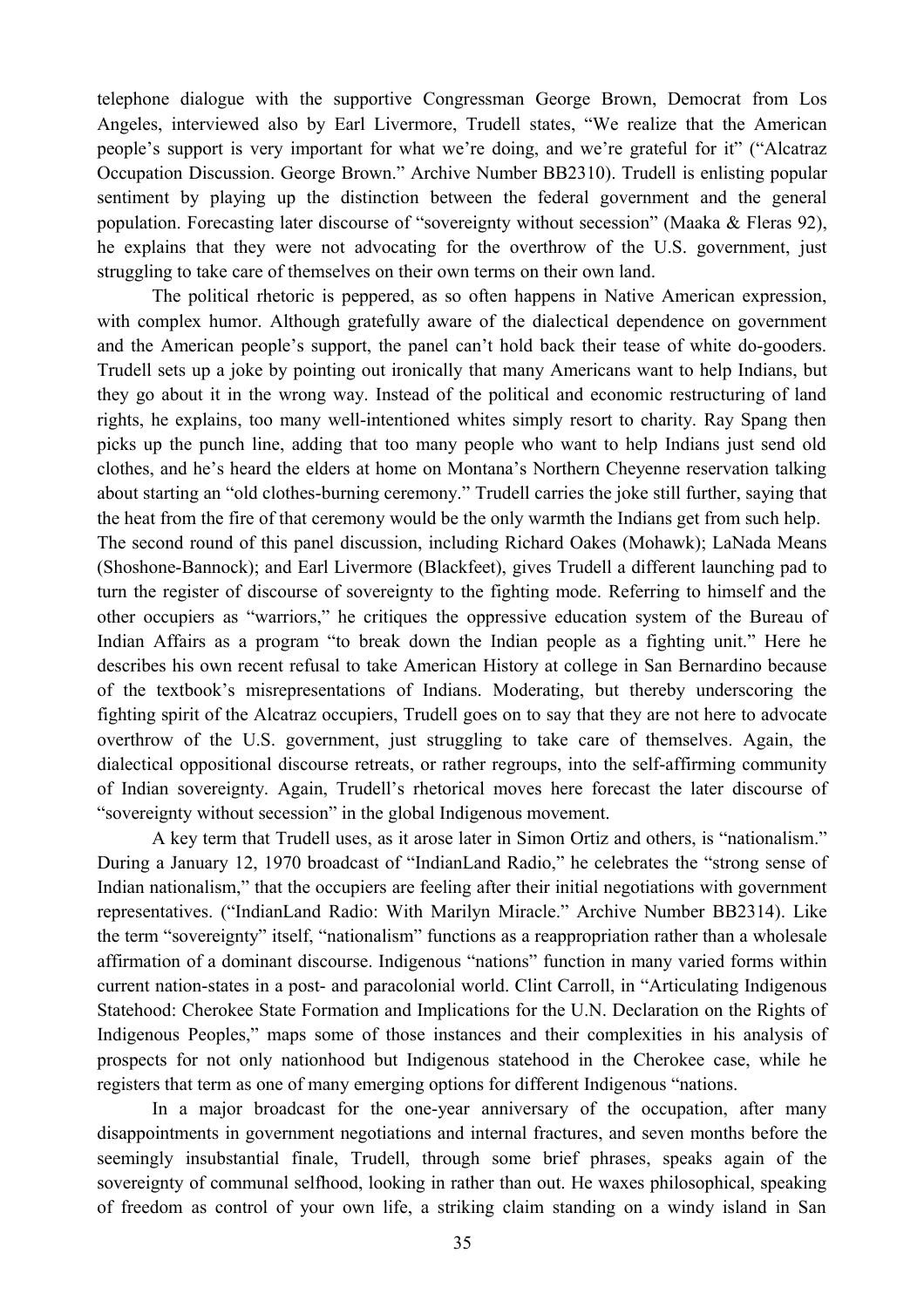Francisco Bay. He again shrugs off the dialectical power, saying simply, "Get off our backs." Describing their shrinking numbers as non-violent "masters of peace," he reaffirms their resolve, saying simply that now, instead of remaining victims, they are "interested in winning." ("Indians on Alcatraz: First Anniversary. John Trudell and LaNada Means." Archive Number BB2611). However reductive or weary, "winning" is another truthful way to express the affirmations of sovereignty. Ideally, winning is an affirmation of a renewed center, as well as a successful act of resistance. As symbolism, the resonances of those broadcasts continue to push open the iron doors of the future.

Warrior and Smith write, "Even in its final dark months, Alcatraz still meant a great deal to many Indians, even to some who lived there despite great hardships" (107). In the ongoing spoken words of Trudell, as well as in the less outwardly radical voices of so many other Native artists and activists, the meaning of Alcatraz can only continue to grow and change the meanings of America, again.

## **Bibliography**

- Alfred, Taiaiake. *Peace, Power and Righteousness: An Indigenous Manifesto*. Toronto: OUP, 1999.
- Bruyneel, Kevin. *The Third Space of Sovereignty: The Postcolonial Politics of US-Indigenous Relations*. Minneapolis: Minnesota UP, 2001.
- Carroll, Clint. "Articulating Indigenous Statehood: Cherokee State Formation and Implications for the U.N. Declaration on the Rights of Indigenous Peoples." Ed. Elvira Pulitano. "*We the Peoples": Critical Reflections on the United Nations Declaration on the Rights of Indigenous Peoples*. Minneapolis: Minnesota UP, forthcoming.
- Deloria, Vine, Jr. *God is Red: A Native View of Religion*. 1972. Golden, Colorado: Fulcrum Publishing, 1992.
- Igliori, Paola. *Stickman: John Trudell*. New York: Inanout Press, 1999.
- Maaka, Roger, and Augie Fleras. "Engaging with Indigeneity: Tino Rangatiratanga in Aotearoa." in *Political Theory and the Rights of Indigenous Peoples*. Eds., Duncan Ivison, Paul Patton, and Will Sanders. New York: Cambridge UP, 2000.

Niezen, Ronald. *The Origins of Indigenism: Human Rights and the Politics of Identity.* Berkeley: California UP, 2003.

- Trudell, John. "Alcatraz Panel with Indians from Various Tribes" (Archive Number BB2309). Pacifica Radio Archives.
- - . "Alcatraz Occupation Discussion. George Brown." Archive Number BB2310. Pacifica Radio Archives.
- - . "IndianLand Radio: With Marilyn Miracle." Archive Number BB2314. Pacifica Radio Archives.